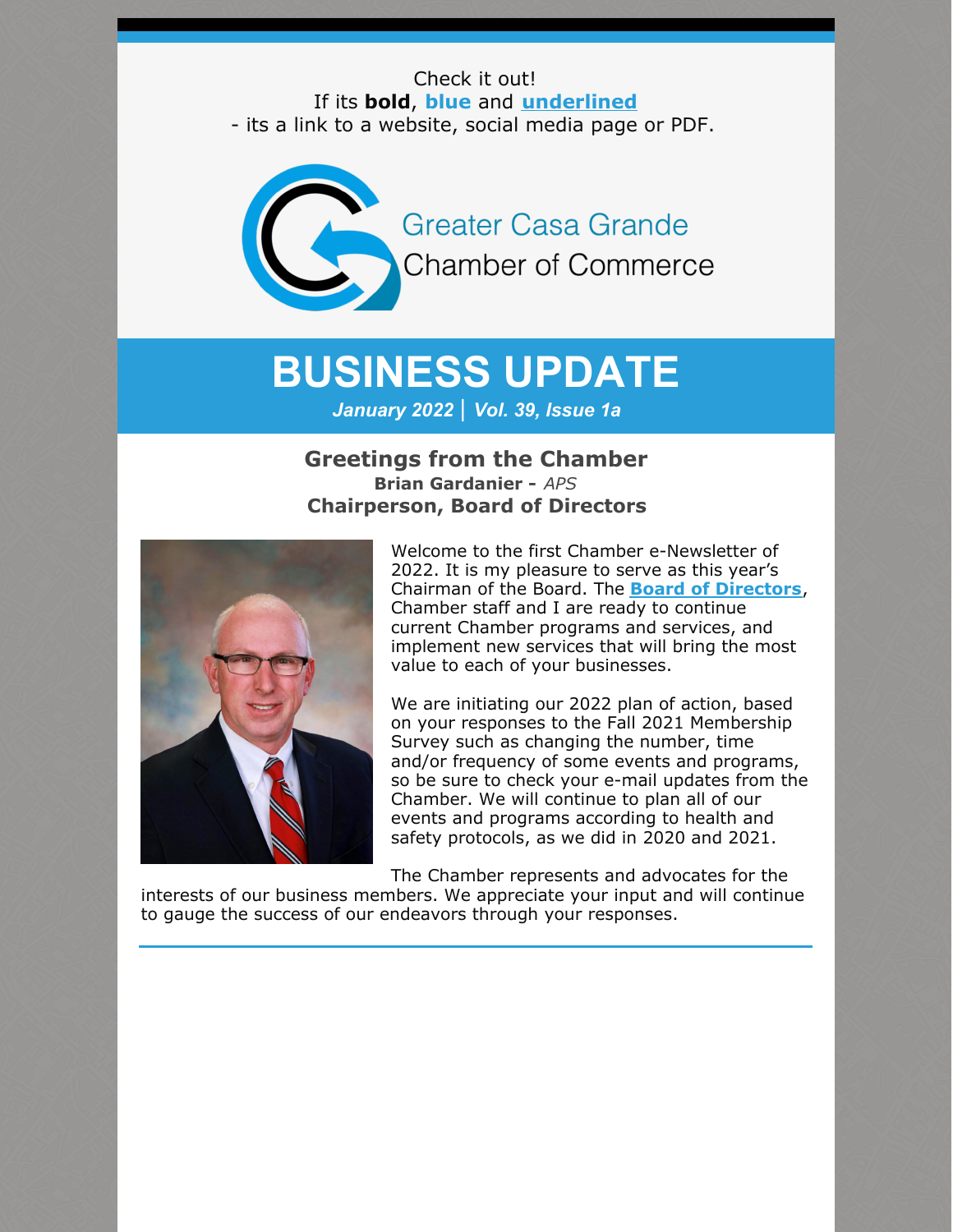

# **LIVE HERE SERVE HERE!**

Part time employment with full time benefits and training in over 50 career fields. Contact your nearest recruiter or Text GUARD to 462769.

O DOAZNGTEAM nationalguard.com/arizona

# **Business of the Week**

## **Cloud 9 Med Spa**



Congratulations to Business of the Week, **[Cloud](http://www.cloud9medspaaz.com/) 9 Med Spa**. Their mission is to restore the health and wellness of their communities by, introducing medical aesthetics, paramedical facial services, advanced skin revision, bioidentical hormone replacement therapy, medical weight loss, and other health solutions. They have gift cards available for any special occasion.

Located at 917 N. Promenade Parkway, Ste. 104 in Casa Grande, Cloud 9 Med Spa's friendly and professional staff would like to take care of any of your health and wellness needs. Learn more, **visit [www.cloud9medspaaz.com](http://www.cloud9medspaaz.com)**, or call (520) 876-5996, and tell Becky or Michael the Greater Casa Grande Chamber of Commerce sent you.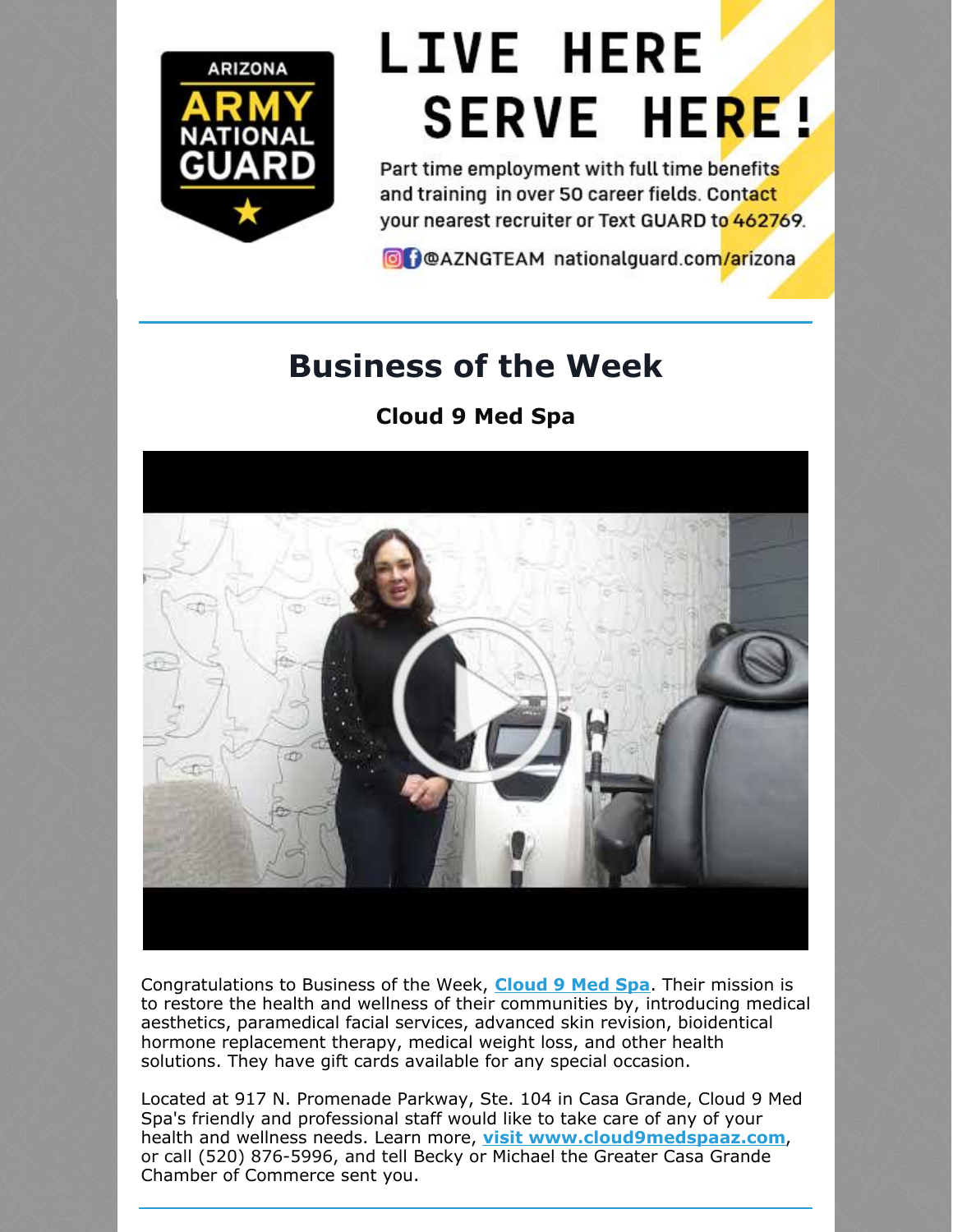**Greater Casa Grande Chamber of Commerce** 

# $22$ ANNUAL DINNER

With Presentation of Awards Excellence in Business • Community Service • Hall of Fame

## **Registration is Open!**

### **Annual Dinner & Chamber Awards [Celebration](https://cca.casagrandechamber.org/EvtListing.aspx?dbid2=AZCAGR&evtid=27802&class=E)**

Friday, January 14, 2021 - 6:00pm - 8:30pm The Property Conference Center, 1251 W. Gila Bend Highway

Thank you to our Sponsors:



### **To our Chamber Members**

We are holding a silent auction at the Chamber's Annual Dinner on Friday, January 14, 2022. We are inviting our Chamber members to make a donation to the auction. Auction proceeds will be used to offset the cost of the awards and contribute to the Chamber's general fund for operations. A gift card or basket with a value of \$50.00 or more would be greatly appreciated.

Any business that donates items for this auction will be acknowledged in printed flyers at the dinner on Friday, January 14, 2022.

If you have any questions, please do not hesitate to contact Renée Louzon-Benn at the Chamber office.

Thank you for your support of the Greater Casa Grande Chamber of Commerce.

Sincerely, Ole Solberg, 2021 Chairman, Board of Directors Brian Gardanier, 2022 Chairman, Board of Directors

# **Upcoming Chamber Events**

**January [Business](https://cca.casagrandechamber.org/EvtListing.aspx?dbid2=AZCAGR&evtid=28059&class=E) After Hours**

Wednesday, January 26, 2022 - 5:15pm - 7:00pm Hosted by Palm Creek Resort & Residences 1110 N. Henness Road, Casa Grande

## **RSVP Requested**

by Tuesday, January 25

**Register prior to the event on our website by clicking the event links**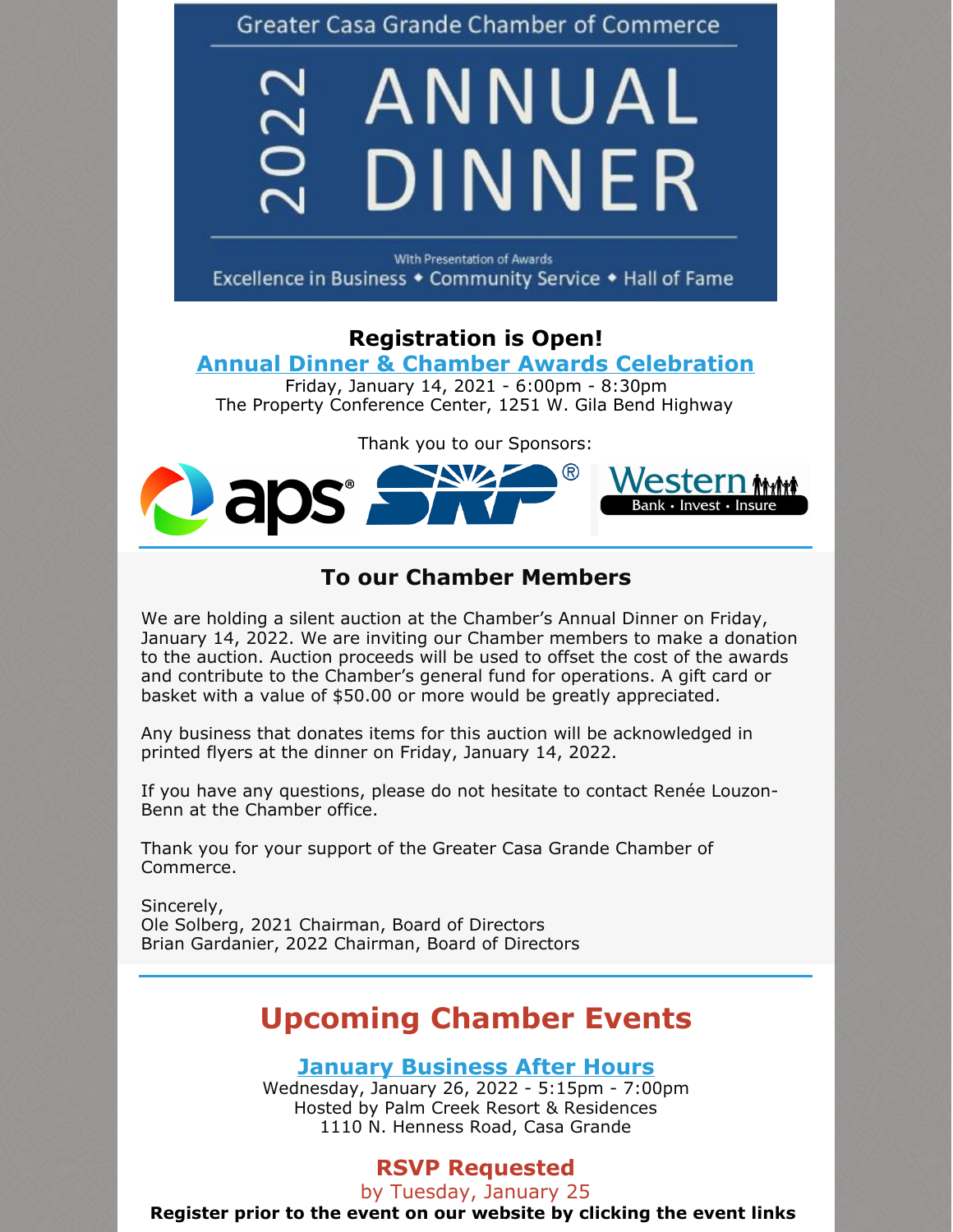# **Upcoming Ribbon Cuttings**

### **AZ Notary & [Fingerprinting](https://aznotaryandfingerprinting.com/)**

211 N. Florence Street, Suite #2 Monday, January 10 Grand Opening: 9:30am-10:30pm Ribbon Cutting at 10:00am



# **Help Wanted?**

Bringing more value to your membership

Did you know that you, our Chamber-members, have exclusive access to our online **Job Posting** feature which enables you to post your current hiring requirements to our community website at no charge?!?

Set up your ACCOUNT ADMINISTRATORS access now to start taking advantage of this valuable perk:

• Access the LOGIN tab on our website at www.casagrandechamber.org

• Your USERNAME is your Member ID# (available on any invoicing or payment receipts from the Chamber – or contact us)

• Your PASSWORD may be set or reset by selecting "Forgot Your Password?" and following directions in the email sent to the linked member email address for your organization

• Note that this account may also be used to directly make updates to your organizational information

In addition, an online REPRESENTATIVE account is available to each employee representative on file in our database. This login enables members of your organization to register for Chamber events. USERNAME for these accounts is either the employee's first name or personal email address.

We value your membership, and are working to meet your needs. Please contact us if you have questions about new members-only features, or if you encounter any issues with setting up login access.



### **Grad [Solutions](http://www.iwantmydiploma.com)**

Lucas Clinkingbeard 1325 E. Florence Blvd. (inside Goodwill) Casa Grande, AZ 85122 (480) 689-5999

### **Sun Life [Walk-In](http://www.slfhc.org) Care**

*Opening March 2022* Sam Reinhard 1856 E. Florence Blvd. Casa Grande, AZ 85122 (520) 381-0320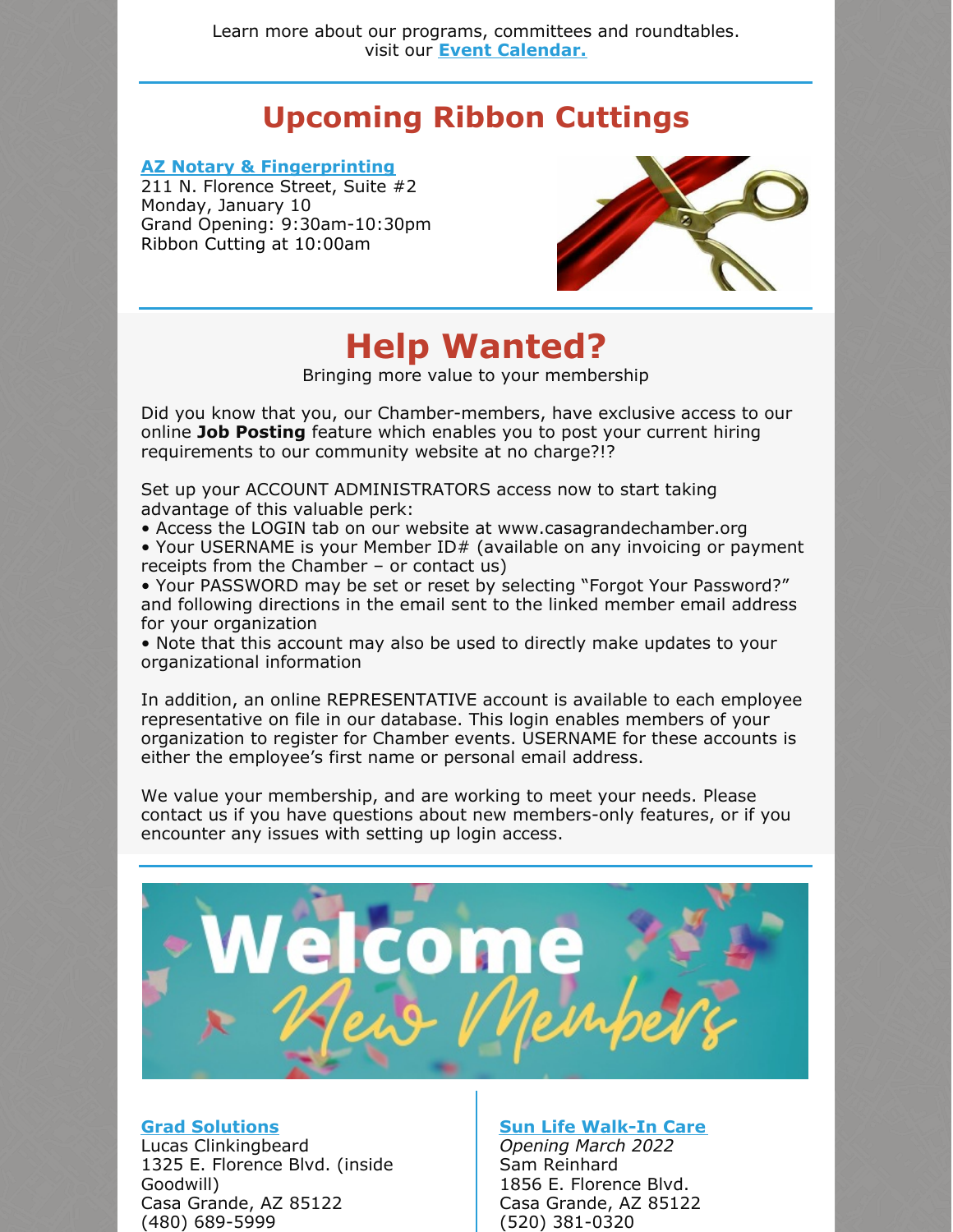### **[lucas@iwantmydiploma.com](mailto:lucas@iwantmydiploma.com)**

Category: Non-Profit & Service Organization

### **[Perklee.com](http://www.perklee.com)**

Scott Steger Eloy, AZ 85131 (817) 707-0555 **[scott.steger@perklee.com](http://scott.steger@perklee.com)** Category: Advertising, Marketing & Promotions

### **[Rosati's](http://www.myrosatis.com/casa-grande) Casa Grande**

Howard Coates 1269 N. Promenade Pkwy. #119 Casa Grande, AZ 85194 (520) 380-0333 **[And1pizzallc@gmail.com](http://And1pizzallc@gmail.com)** Category: Restaurants

### **[contact@slfhc.org](mailto:contact@slfhc.org)**

Category: Health Care & Medical **Services** 

### **Sunstate [Technology](http://www.sunstatetech.com) Group**

Terry Frawley 1523 W. Whispering Wind Dr. Phoenix, AZ 85085 (928) 205-1374 **[tfrawley@sunstatetech.com](mailto:tfrawley@sunstatetech.com)**

Category: Telecommunications

### **Yoga [Recovery](http://www.yogahealingartsproject.org) & Healing Arts Project**

Tiffany Thomas (480) 233-7411 PO Box 10444 Phone Casa Grande, AZ 85130 **[yogahealingartsproject@gmail.com](mailto:yogahealingartsproject@gmail.com)** Category: Non-Profit & Service Organization

*Membership Information: To learn more about* **benefits of [membership](https://casagrandechamber.org/member-benefits/)***, contact Ken Saltzmann at the Chamber, call 520-836-2125, or email:* **[membership@casagrandechamber.or](mailto:membership@casagrandechamber.org)g**

# **Business Briefs**

**[Jimmy](http://www.jimmyjohns.com/) John's offers an ongoing discount to fellow Chamber members**. When you call in your order, tell them you are a Chamber member, and the name of your Business, and you'll receive 20% off your order. Remember, call 520-836-6060, tell them "the Chamber referred you."

\_\_\_\_\_\_\_\_\_\_\_\_\_\_\_\_\_\_\_\_\_\_\_\_\_\_\_\_\_\_\_\_\_\_\_\_\_\_\_\_\_\_\_\_\_\_\_\_\_\_

**[Achieve](http://www.achievepinal.org) Pinal**, a grassroots based workforce development coalition, is seeking Monitors for their AARP Experience Corps Reading Program. Volunteers for this flexible program will receive training by AARP. Please print and share the **[attached](https://files.constantcontact.com/8c5f2f7b701/4c59f3e0-c539-464c-b278-00d452eed498.pdf) flyer**. For more information, contact Caryl Chase at (520) 836-6868, or email **[caryl@achievepinal.org](mailto:caryl@achievepinal.org)**.

\_\_\_\_\_\_\_\_\_\_\_\_\_\_\_\_\_\_\_\_\_\_\_\_\_\_\_\_\_\_\_\_\_\_\_\_\_\_\_\_\_\_\_\_\_\_\_\_\_\_

Did you know that **Valley [Humane](http://www.valleyhumane.net) Society** can be part of your recycling efforts? They accept clean and bagged aluminum cans and #1 (clear) plastic bottles. They sort and turn in the recycled items for cash, and average \$200 per month. When you bring these items to the Humane Society, you're making a difference for them and the environment, learn more, see **[attached](https://files.constantcontact.com/8c5f2f7b701/4b3eaea4-ae55-420d-b2da-0d6f5c3bf0b5.pdf) flyer**. Want to help? Volunteers wanted - print off **[attached](https://files.constantcontact.com/8c5f2f7b701/79ed87ef-a2e5-477c-aac0-448569a07fdd.pdf) flyer for details**.

\_\_\_\_\_\_\_\_\_\_\_\_\_\_\_\_\_\_\_\_\_\_\_\_\_\_\_\_\_\_\_\_\_\_\_\_\_\_\_\_\_\_\_\_\_\_\_\_\_\_

*Do you have a business update? Send an email to* **president@casagrandechamber.org** *to be included in the Business Briefs. Please provide any press releases in PDF format. Please send announcements at least 7 days before our weekly publish day (Monday).*

## **Meet your 2022 Board of [Directors](https://casagrandechamber.org/board-of-directors/)**

Your Greater Casa Grande Chamber of Commerce is served by a Board of Directors that represents our Business Members